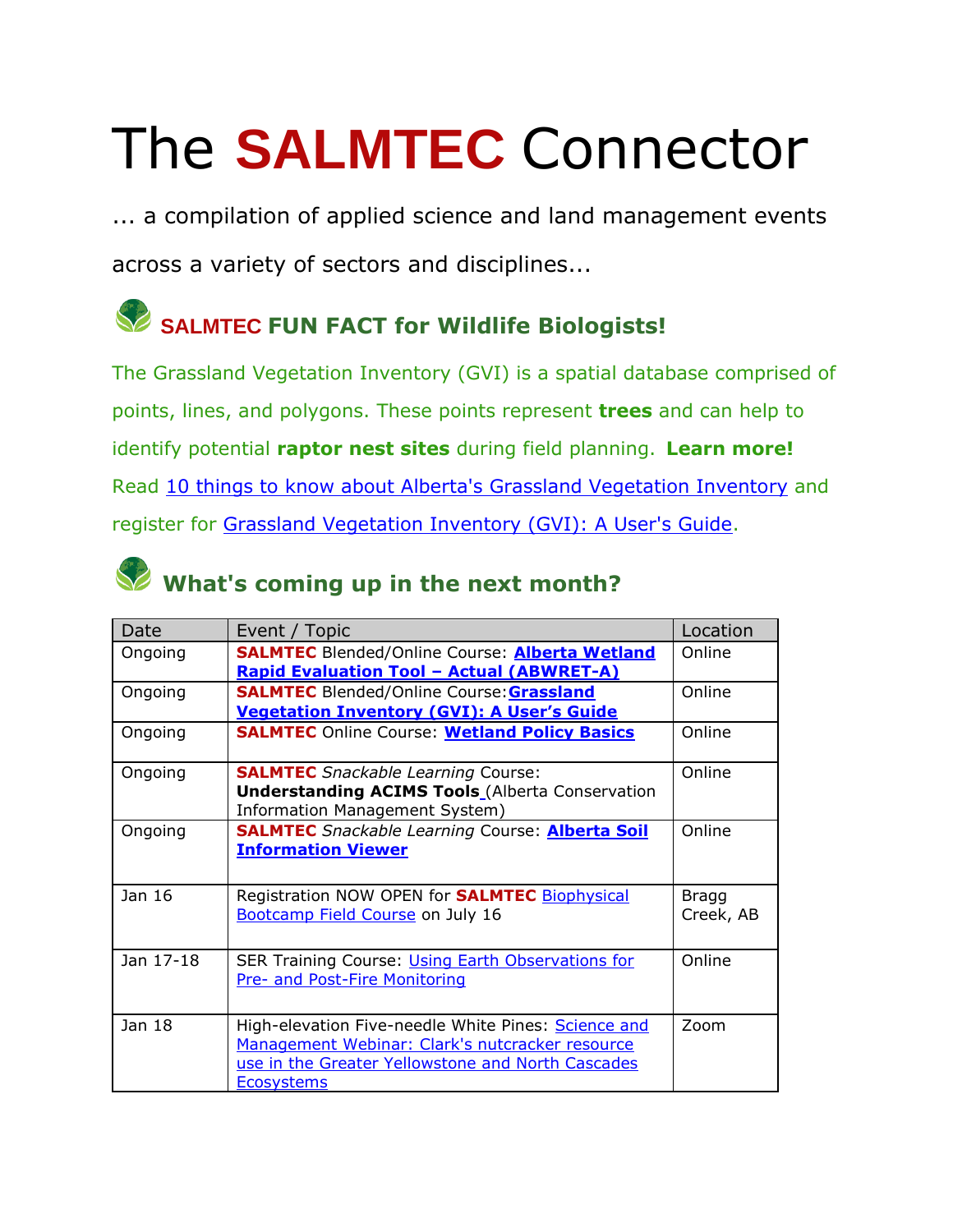| Jan 18               | BCWF Webinar: When does selective hunting lead to<br>evolutionary change and what (if anything) should we<br>do about it? | Webinar |
|----------------------|---------------------------------------------------------------------------------------------------------------------------|---------|
| Jan 18               | CLRA Webinar: Advances in the Science of<br>Remediation - It's not 1985 anymore.                                          | Webinar |
| Jan 18               | <b>SER Training Course: Using Earth Observations for</b><br>Pre- and Post-Fire Monitoring                                 | Online  |
| Jan 20               | <b>CREDtalks Live Webinar: Recent and Projected</b><br>Changes in Snow and Ice in the Columbia Basin                      | Zoom    |
| Jan $24 -$<br>Feb 25 | NRTG Course: Land Guardian Program                                                                                        | Online  |
| Jan 25-27            | VOI Training Course: Erosion and Sediment Control<br>Practitioner                                                         | Online  |
| Jan 26               | Stantec Climate Webinar Series: What are we talking<br>about? Navigating climate change terminology                       | Webinar |
| Jan 26               | ABMI Webinar: It's Our Nature To - The Human<br><b>Footprint Inventory</b>                                                | Webinar |
| Jan 26               | Boreal Nature Series Webinar: Satellite imagery and<br>forest regeneration                                                | Webinar |
| Jan 26               | SER Webinar: Postfire restoration framework for<br>national forests in California                                         | Webinar |
| Jan 26               | SER Webinar: Precision restoration: A necessary<br>approach to foster forest recovery in the 21st century                 | Zoom    |
| Jan 27               | REDO Interactive Event: Restoration of Environments<br>& Design Overview                                                  | Online  |
| Jan 27               | AIA Webinar: Lessons Learned from Hidden Scourge:<br><b>Exposing the Truth About Fossil Fuel Industry Spills</b>          | Zoom    |
| Jan 27               | CREDtalks Live Webinar: Climate Change Impacts on<br>Water Quality in the Columbia River Basin of Canada                  | Webinar |
| Jan 27               | IERQC Webinar: Evaluating Aquatic Habitat<br>Restoration of the St. Louis River                                           | Webinar |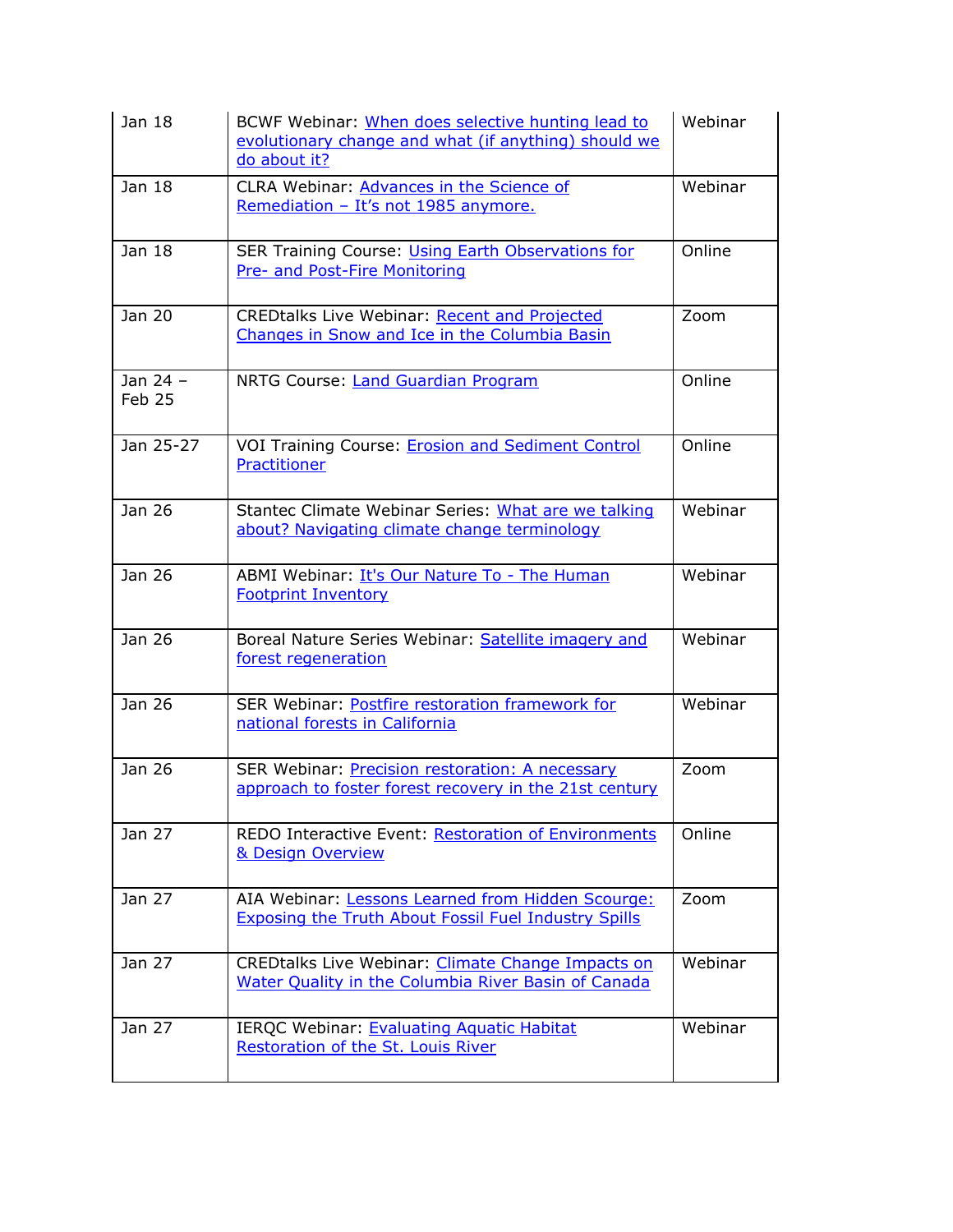| Jan 28           | Alberta Regional Caribou Knowledge Partnership<br>Webinar: Alternate harvesting and silviculture<br>approaches for promoting caribou habitat        | Webinar                             |
|------------------|-----------------------------------------------------------------------------------------------------------------------------------------------------|-------------------------------------|
| $Feb 1-3$        | VOI Training Course: <b>Environmental Monitoring for</b><br><b>Construction Projects Practitioner</b>                                               | Online                              |
| Feb 2-3          | Paragon Short Course: Soil 410: Soil Classification                                                                                                 | Zoom                                |
| Feb <sub>3</sub> | <b>CREDtalks Live Webinar: Transition Hydrology: En</b><br>Route to a New Runoff Regime                                                             | Webinar                             |
| Feb 6            | CCLM Lecture: Conserving Caribou - Matters of Space,<br>Time, and Scale                                                                             | Zoom                                |
| Feb 7-9          | NRTG Course: Wildlife Survey Field Methods:<br><b>Unqulates</b>                                                                                     | Online                              |
| Feb 8-10         | 9th Native Prairie Restoration/Reclamation Workshop:<br>Restoration, Reclamation, Resilience: Improving Soil,<br><b>Water and Habitat</b>           | Virtual                             |
| Feb 9            | <b>Stantec Climate Webinar Series: Climate solutions</b><br>that work. Achieving targeted climate goals through<br>science, planning, and execution | Webinar                             |
| Feb 9-10         | Paragon Short Course: Soil 420: Soil Mapping                                                                                                        | Zoom                                |
| Feb 10           | <b>CREDtalks Live Webinar: The Mother Tree Project:</b><br><b>Finding New Ways to Practice Forestry in our</b><br><b>Changing Climate</b>           | Webinar                             |
| Feb 11           | ForestEdWest Registration Deadline: Forest Education<br>Conversation                                                                                | Canmore,<br>AB                      |
| Feb 14-Mar<br>4  | NRTG Course: Environmental Field Skills Certificate<br>Program                                                                                      | Online                              |
| Feb 15-17        | <b>VOI Training Course: Environmental Field Procedures</b><br>For Works In and About Water Practitioner                                             | Online                              |
| Feb 16           | Wetland Knowledge Exchange Webinar: The Canadian<br>model for peatlands: a national scale peatland carbon<br>accounting model                       | Webinar                             |
| Feb 16-17        | NRTG Course: Electrofishing                                                                                                                         | Online &<br>Courtenay,<br><b>BC</b> |